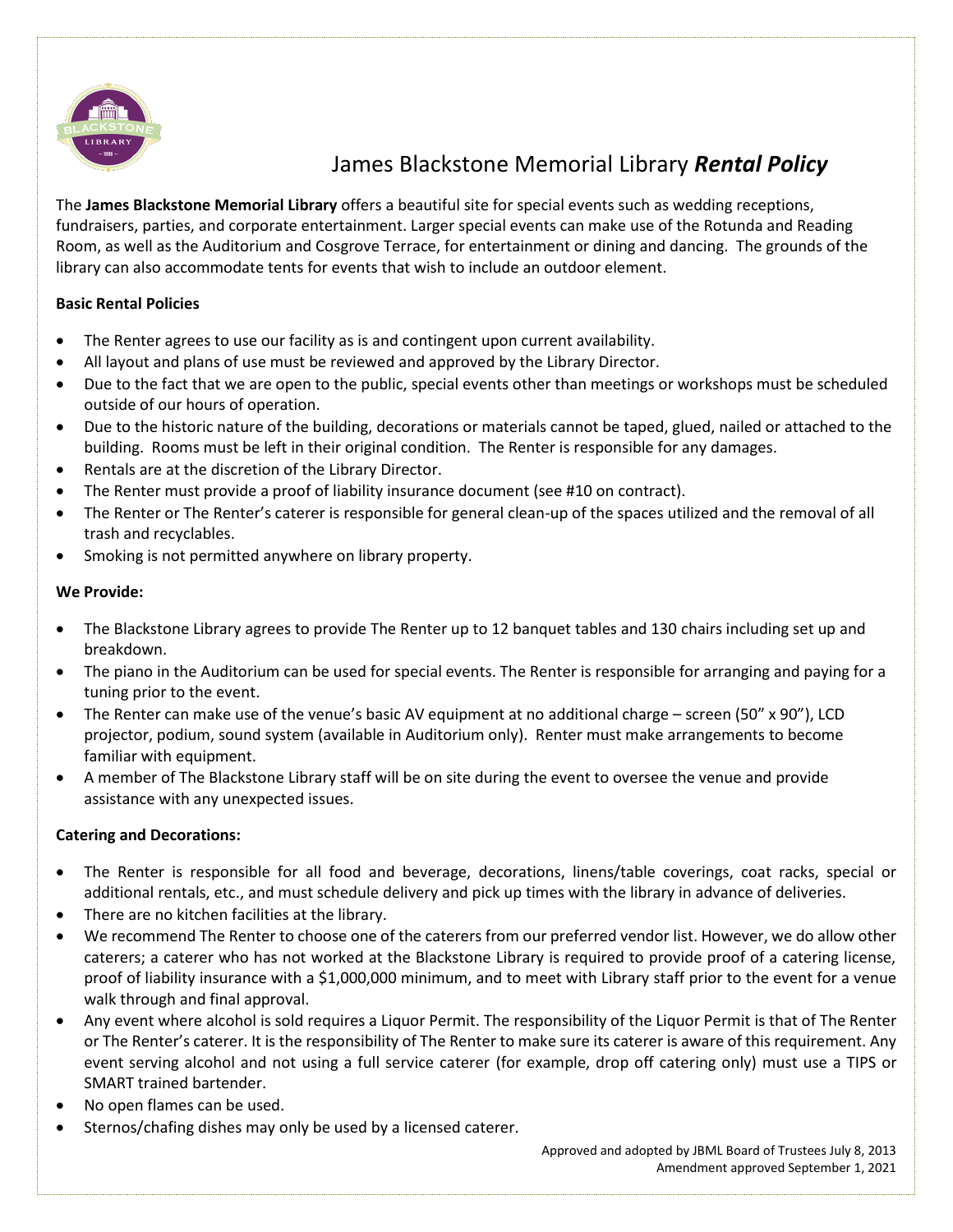

## James Blackstone Memorial Library *Rental Policy*

#### **Schedule of Fees**

Please utilize the following schedule and fees to determine usage rates for the auditorium, rotunda/reading room, and Lucy Hammer room. **There is a 5-hour minimum for rental of each space; rental time must include event set up and breakdown**. *A deposit of one-half the full rental rate is required upon submission of the contract to secure the room.* Full payment required 7 days prior to event. Rooms are not guaranteed until the contract has been submitted with fee. Hours in excess and any part there of the contracted time will be billed at the hourly rate. Fees may change from time to time and are subject to adjustment and waiver by the Library Director.

The following spaces in the Library are available to rent Friday and Saturday evenings from 5pm – midnight, Holidays (all day availability) and Sundays during the summer months.

|                                                                                                                      | <b>Business/Private</b><br><b>Individual Rates</b> | Civic/Not-for-Profit<br><b>Group Rates</b> |  |
|----------------------------------------------------------------------------------------------------------------------|----------------------------------------------------|--------------------------------------------|--|
| <b>Auditorium</b><br>Room capacity - 130 theater style;<br>90 at dinner rounds; 200 standing                         | <b>Hourly rate</b>                                 | <b>Hourly rate</b>                         |  |
|                                                                                                                      | \$175                                              | \$125                                      |  |
| <b>Rotunda/Reading Room</b><br>Room capacity $-163$ theater style; 265 standing                                      | \$175                                              | \$125                                      |  |
| <b>Auditorium/Cosgrove Terrace</b><br><b>Rotunda/Reading Room/Lucy Hammer</b><br>Capacity - 303 seated; 475 standing | \$350                                              | \$200                                      |  |

James Blackstone Memorial Library | 758 Main Street | Branford, CT 06405 | 203.488.1441 | [www.blackstonelibrary.org](http://www.blackstonelibrary.org/)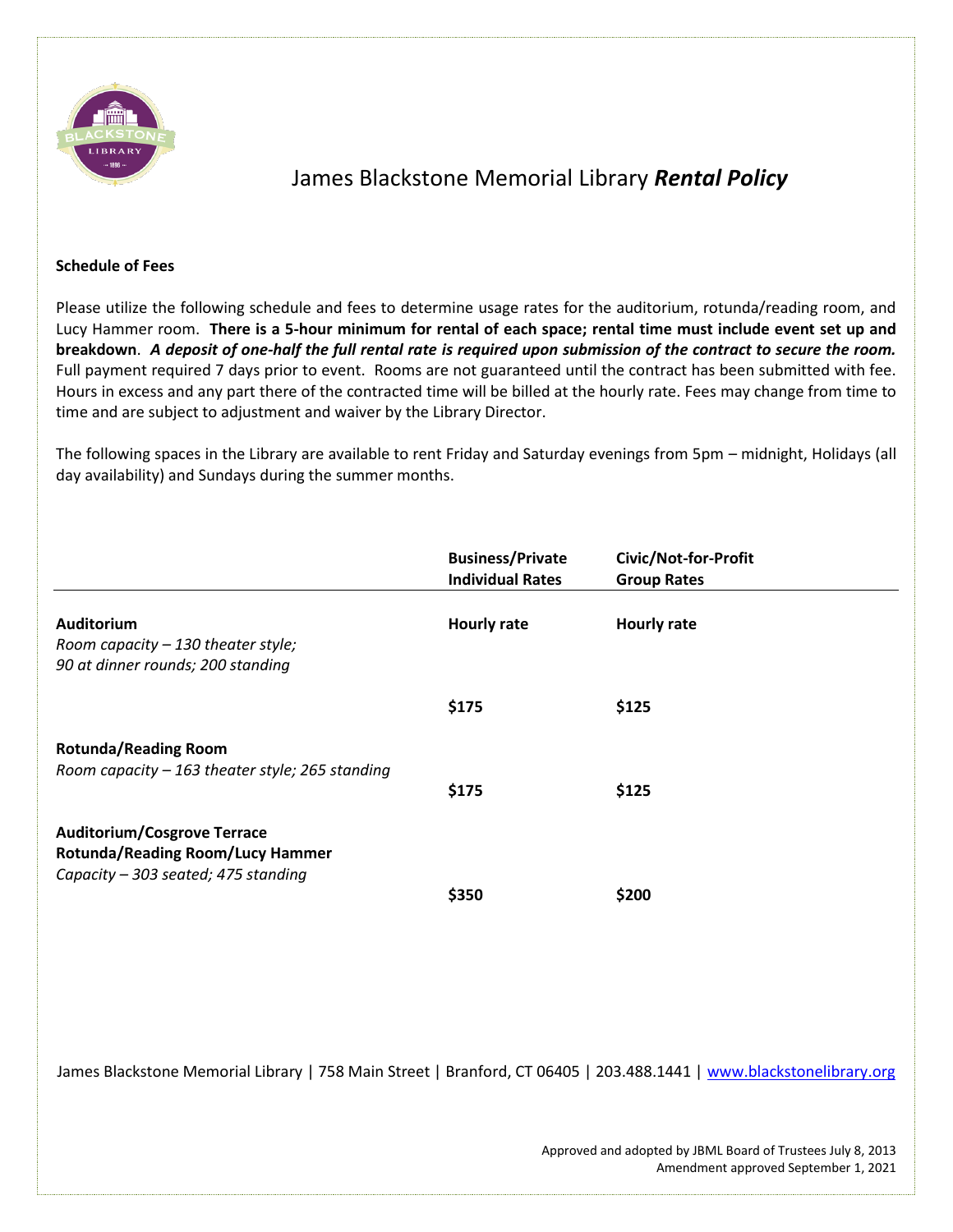

# James Blackstone Memorial Library *Reservation Form & Contract*

Please return this form, signed and with payment, if applicable (see fee schedule). Programs running longer than stated on contract will be billed for extra rental time if necessary. **Begin and End times must include event set-up and breakdown times.**

|                                                                                                                                                                                                                                                                                 | Event Date:__________________________Begin Time:_________________________________                                      |  |                                                                                                     |  |
|---------------------------------------------------------------------------------------------------------------------------------------------------------------------------------------------------------------------------------------------------------------------------------|------------------------------------------------------------------------------------------------------------------------|--|-----------------------------------------------------------------------------------------------------|--|
|                                                                                                                                                                                                                                                                                 | Area(s) requested: ___ Auditorium/Cosgrove Terrace ___Rotunda/Reading Room ___Lucy Hammer ___All                       |  |                                                                                                     |  |
|                                                                                                                                                                                                                                                                                 |                                                                                                                        |  |                                                                                                     |  |
|                                                                                                                                                                                                                                                                                 |                                                                                                                        |  |                                                                                                     |  |
|                                                                                                                                                                                                                                                                                 |                                                                                                                        |  |                                                                                                     |  |
|                                                                                                                                                                                                                                                                                 |                                                                                                                        |  |                                                                                                     |  |
|                                                                                                                                                                                                                                                                                 |                                                                                                                        |  |                                                                                                     |  |
|                                                                                                                                                                                                                                                                                 |                                                                                                                        |  |                                                                                                     |  |
|                                                                                                                                                                                                                                                                                 | Purpose (meeting, public program, class, reception, musical event, private party, etc.)                                |  |                                                                                                     |  |
|                                                                                                                                                                                                                                                                                 | <b>Expected Attendance:</b> The Contract of the Contract of Contract of Contract of Contract of Contract of Contract o |  |                                                                                                     |  |
| <b>Specify requirement for library equipment:</b>                                                                                                                                                                                                                               |                                                                                                                        |  |                                                                                                     |  |
|                                                                                                                                                                                                                                                                                 | ___# Chairs (130 max. ___# tables (12 max) ___Podium ____Sound System ____Projector ____Screen ____Piano               |  |                                                                                                     |  |
|                                                                                                                                                                                                                                                                                 |                                                                                                                        |  |                                                                                                     |  |
| If the caterer is not from our preferred list, they must be approved by the Library Director; proof of liability insurance and<br>catering license required, plus a walk through with library staff prior to the event. A liquor permit is required if liquor is to<br>be sold. |                                                                                                                        |  |                                                                                                     |  |
| <b>Application of Fees:</b>                                                                                                                                                                                                                                                     |                                                                                                                        |  |                                                                                                     |  |
|                                                                                                                                                                                                                                                                                 |                                                                                                                        |  |                                                                                                     |  |
|                                                                                                                                                                                                                                                                                 | Hourly Rate (5 hr minimum)______________# of Hours (incl. event set-up/ breakdown)________________                     |  |                                                                                                     |  |
|                                                                                                                                                                                                                                                                                 |                                                                                                                        |  |                                                                                                     |  |
|                                                                                                                                                                                                                                                                                 |                                                                                                                        |  |                                                                                                     |  |
|                                                                                                                                                                                                                                                                                 |                                                                                                                        |  | Approved and adopted by JBML Board of Trustees July 8, 2013<br>Amendment approved September 1, 2021 |  |